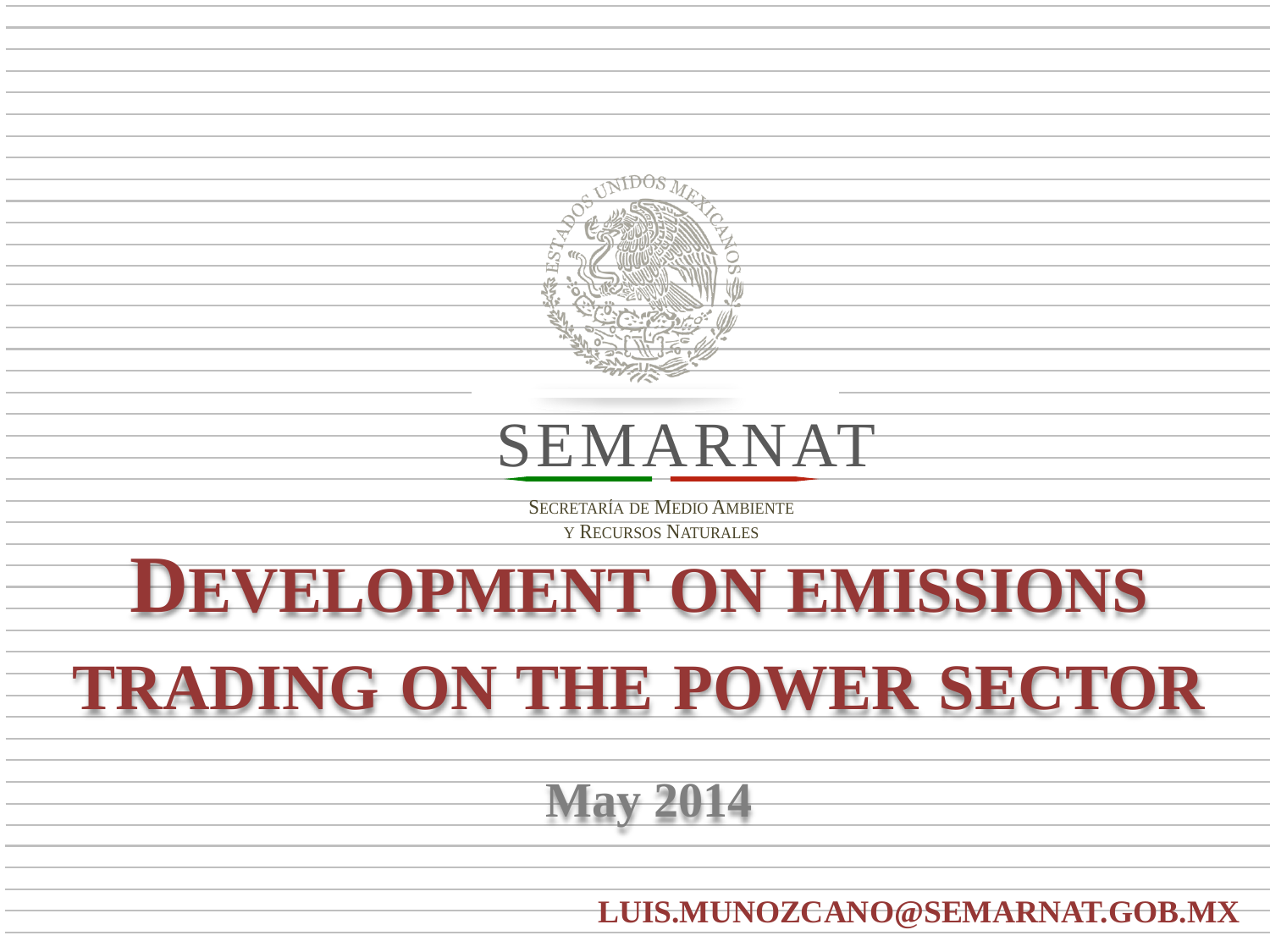## **CLIMATE CHANGE LAW**

#### ACCOMPLISHMENTS

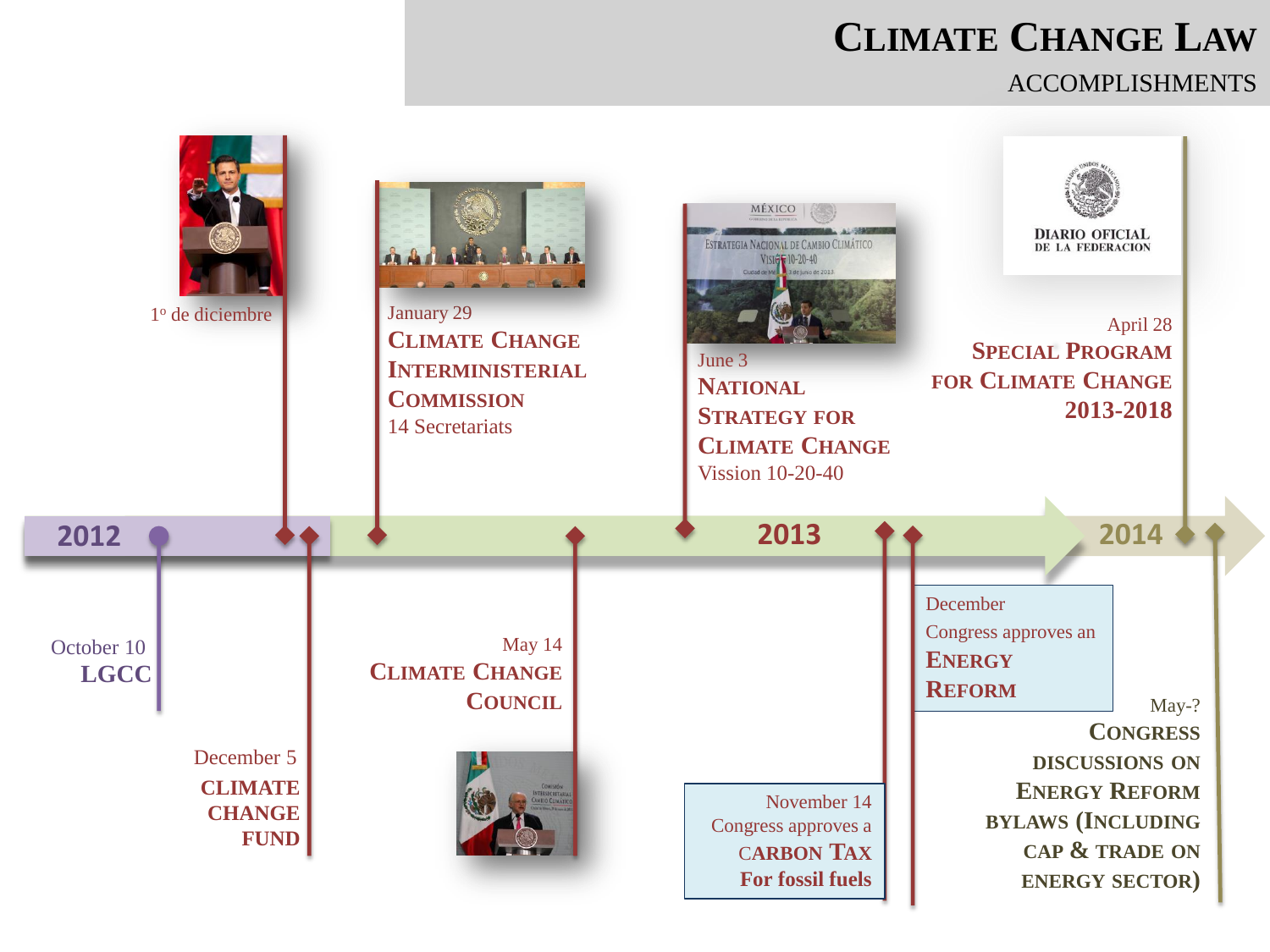

clean energy sources by 2024

- In December 2013 the Mexican Congress modified the Constitution, thus allowing domestic and foreign **private investment in the energy sector.**
- **Secondary laws** in 9 packages, modifying 27 laws have been sent to Congress for discussion. **Results are expected during the summer.**
- **Oil & Gas:** The new legal framework allows private participation in the oil and gas sector through service, profit-sharing, production-sharing and license contracts.
- **Power Sector.** Private parties will be allowed to participate in service contracts to assist CFE in the generation, transmission and distribution of electricity. **Cap and Trade to be developed. Special policies can be developed promoting the use of renewables**
- **General Climate Change Law and electricity generation objectives: 30% GHG emission reduction with** respecto to the BAU scenario by 2020 **■ 35% of electricity generation from** - **PECC related goals: → 82.5 MtCO2e emission** reduction by 2018  $\bullet$  Change in grid emission factor from 0.45 to 0.35 in 2018
	- (18.7 MtCO2e)